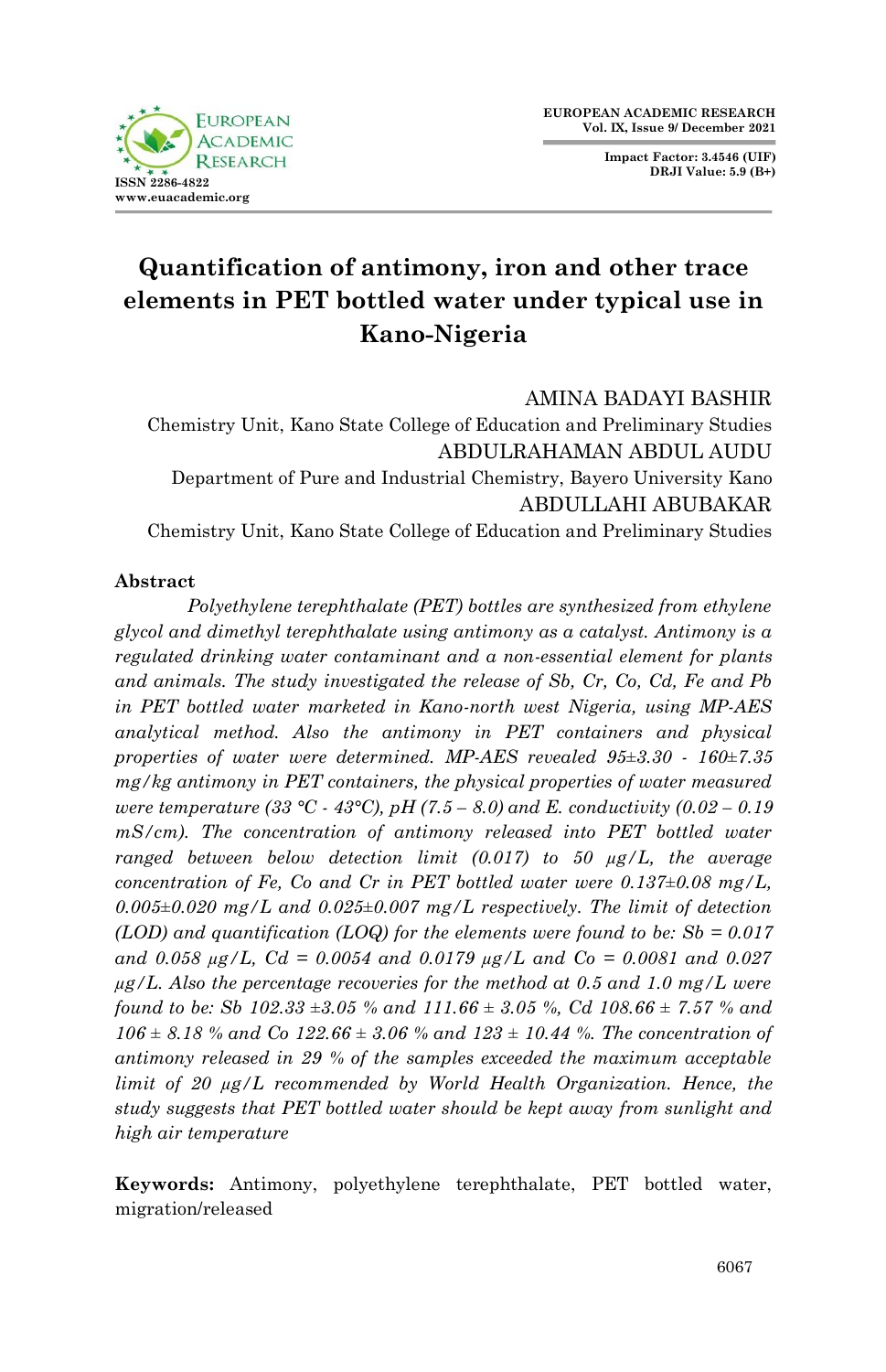#### **1. INTRODUCTION**

Global consumption of bottled water increases consistently for the last few decades, because of its accessibility, better quality and taste. In many developing nations, bottled water is used because of the quality of tap water and health concern (Atkins, 2012). The worldwide production of bottled water reached 391 billion liters in 2017 (Conway, 2020). In Nigeria bottled water constitutes of water in bottles and water in sachets, popularly known as "pure water". Sachet water dominates a large proportion of the population, as it is very cheap, available and affordable. Majority of bottled water in Nigeria are purified table water, only few are either spring or natural waters and have a best before dates of one year (Tukur et al. 2012). Polyethylene terephthalate bottles are well-known material for food contact application, it is used for carbonated soft drink, mineral water, edible oil and juices. Polyethylene terephthalate is a thermoplastic polymer produced by injection stretch blow molding, prepared from the monomers (ethylene glycol and dimethyl terephthalate or terephthalic acid) using antimony (mainly  $Sb<sub>2</sub>O<sub>3</sub>$ ) as a catalyst, which catalyzes the poly condensation reaction of the intermediate pre-polymer to polymeric PET.

Regardless of the advantage of antimony in the manufacture of PET, it has a drawback of depositing elemental antimony in PET (Jose, 2014), Consequently, Sb is released into water contained in the PET bottle. Antimony is used as catalyst as well as flame retardant in the production of PET plastic at the concentration of 150-350 mg/kg (Carneado *et al*., 2015; Hureiki and Mouneimne, 2012). Other metals are also used in the manufacture of PET for a variety of purposes such as catalyst, stabilizers and colorants, iron (Fe) and chromium (Cr) for green colours and cobalt (Co) for blue colours.The European Union (EU) and the United States Environmental Protection Agency (USEPA, 2009), treated antimony as a priority pollutant and regulated in drinking water. Recommending 5 or 6  $\mu g L^{-1}$  as Maximum Concentration Levels (Westerhoff *et al*., 2008).

Kano is the capital city of Kano state in North-West Nigeria, it is the commercial nerve center of Nigeria; it is the largest depot Centre of commodities including bottle water from all part of the country. The metropolitan local governments have the highest consumers of PET bottled water as indicated by a research, "PET bottles generation and disposal in Kano metropolis" (Abdulkarim *et al.,* 2012). With the hot climatic condition of Kano, unfavorable situations such as transportation and storage of bottled water in closed rooms/shops with no air conditioning and potential sunlight exposure, could provoke the release of contaminants into bottled water.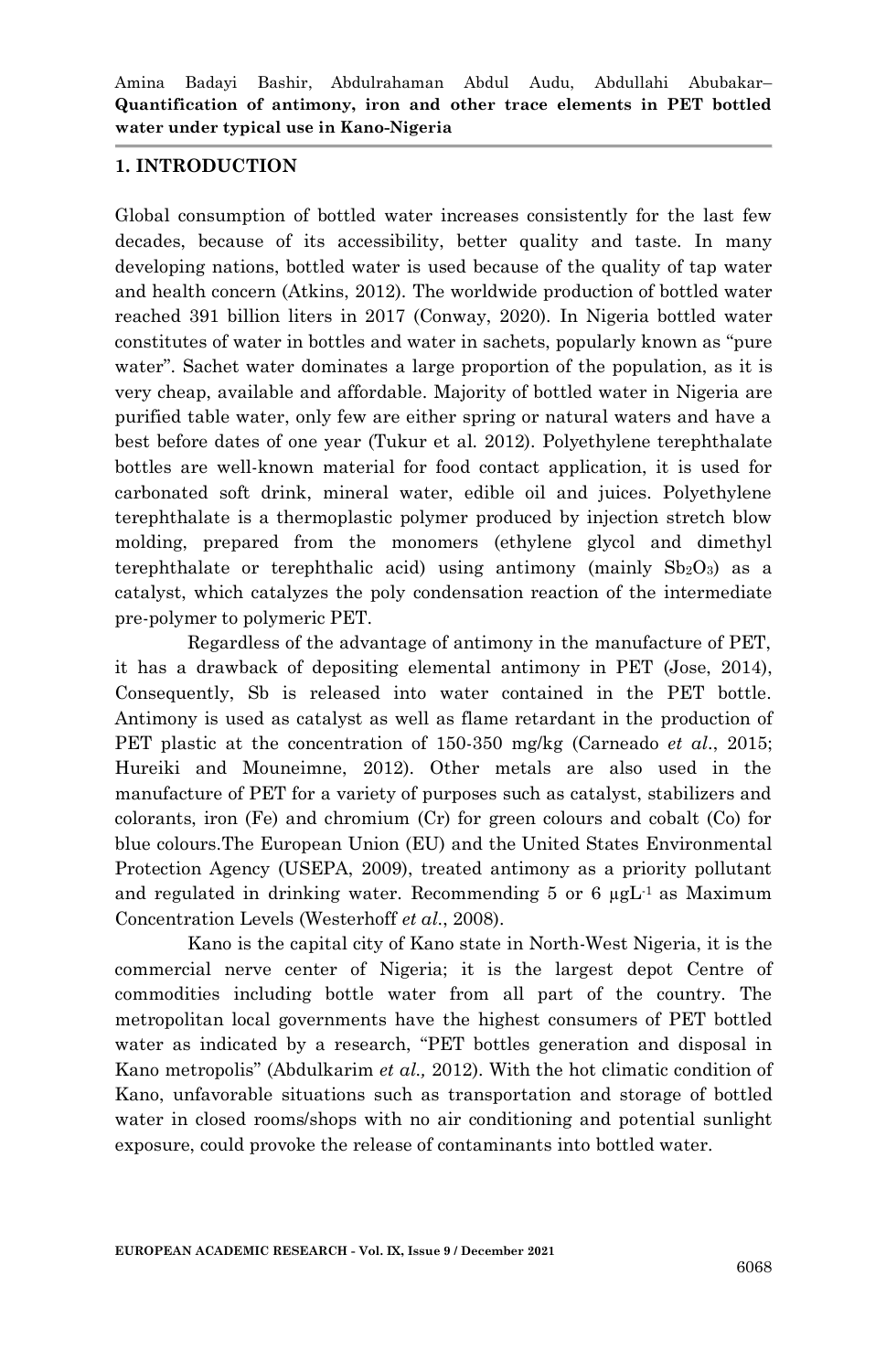# **2. LITERATURE REVIEW**

Different authors had reported the detection of Antimony in PET bottles, with various analytical methods. Among the earliest researches on antimony were that reported by Shotyk and Krachler (2007), analysis of 132 PET bottles from 28 countries and migration experiment on 3 bottles by storing pristine water at room temperature for 6 months using ICP-SF-MS analytical method. Tukur et al. (2012), reported a comprehensive study on antimony carried out in the UK, on PET bottle samples from Britain and Nigeria using ICP-MS. Another research reported by Fan et al*.* (2014) on 16 brands of PET bottles using Milli - Q water at different temperatures for 7 days with ICP-MS analytical method. Among the recent researches reported in the literature were that of Al-otoum et al (2017), analysis of antimony on 22 PET brands including foreign brands in Qatar using ICP-MS. Marcinkowska et al. (2017), analysis of 35 bottles from 19 brands from Polland using HPLC-ICP-MS. Others were that of Markwo et al*.* (2017), analysis of antimony on 6 popular brands of PET bottles from Accra region, of Ghana, and monitored the migration of antimony under various storage conditions over time. And that of Qiao et al (2018), 10 brands of PET bottles from China using ICP- MS.

The aim of this research is to determine the presence and quantity of Sb, Cr, Cd, Co, Fe and Pb in polyethylene terephthalate bottle containers using Microwave-assisted acid digestion of the polymer and the elements are measured simultaneously by Microwave Plasma-Atomic Emission Spectrometry. And monitor the release of these substances into PET bottled water, randomly selected within the metropolitan local governments of Kano state Nigeria.

# **3. MATERIALS AND METHOD**

# **3.1 Reagents and Standards**

Analytical grade reagents were used, concentrated nitric acid (65% analytical reagent), hydrochloric acid, perchloric acid and hydrogen peroxide for acid digestion of PET polymer and water samples. Milli -Q water (purified by synergy UV Milli- Q water purification system from Millipore). Antimony and a multi-element standards, concentration of 1000 mg/L  $\pm$  4 mg/L. Working standards were prepared from these stocks.

## **3.2 Samples and sampling**

# **Polyethylene terephthalate (PET) containers**

Ten different brands of commercially available PET containers used for bottling drinking water in Kano were obtained, weight, thickness and colour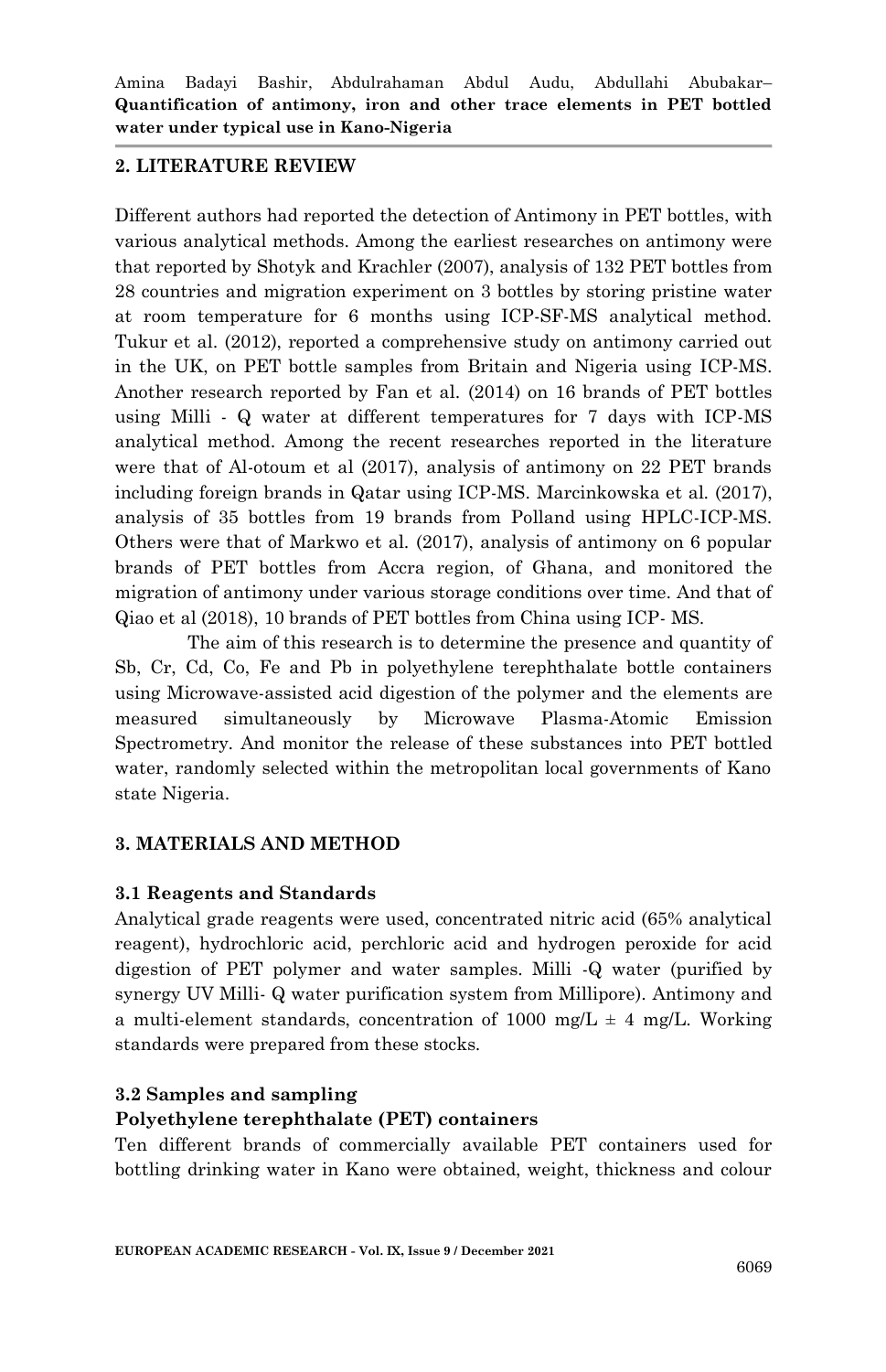of each bottle was taken and recorded. We characterized the bottles and bottle cap materials with FTIR.

# **PET bottled water samples**

Hundred samples of different PET bottled water were randomly purchased from wholesalers at Singer market and retail stores and street vendors within the eight Kano metropolitan local governments. The water samples were purchased in August 2019, they were all within their shelf life, from the manufacturing and expiry dates on the bottles, which ranged from January, 2019 to October, 2019. All bottled water samples purchased have registration numbers from National Agency for Food, Drug, Administration and Control (NAFDAC), which is the Nigerian regulatory body for such items. The bottled water samples were 0.50, 0.75 and 0.80 L volume capacity. Five water samples were obtained from different manufacturers before bottling, which serve as the control and analyzed together with the bottle water samples. Temperature, Conductivity and pH of water the samples were measured for the purpose of assessing the relationship with antimony leaching. The temperature of the water samples were taken on the spot during samples collection using Mercury bulb thermometer. Conductivity and pH were measured using portable pH/EC/TDS/Temp. meter HI-9813-6 (Hanna instruments), made in Romania. Three different samples of well water, Borehole water and rain water were also collected to compare the antimony content with bottle water.

# **Preparation of Samples Optimization of Acid digestion procedures**

The use of different acids with hydrogen peroxide was investigated both in an open vessel (hot plate) and closed system digester. The fragments of the same bottle was used throughout the optimization procedure, 0.2 g was loaded in microwave digestion tubes followed by the addition of 12mL of the acids in the ratio 5:1 as in Tukur *et al,* (2012) and Markwo *et al*, (2017) in the following order: HNO<sub>3</sub> and H<sub>2</sub>O<sub>2</sub> 10: 2mL, HNO<sub>3</sub> and HClO<sub>4</sub> 10:2mL and 4mL each of the triacids  $HNO<sub>3</sub>$ :  $HClO<sub>4</sub>$ :  $H<sub>2</sub>O<sub>2</sub>$ , each combination in triplicates. The same combination was used for hot plate digestion for 2hrs at 230 °C to obtain a clear and yellowish color filtrates which was diluted to 100cm<sup>3</sup> with deionized water and kept for MP-AES analysis. The best combination was picked based on the results obtained and henceforth used for digestion of PET bottles.

## **PET bottled water evaporation and digestion**

5 Liters of each sample was gradually evaporated to 200cm<sup>3</sup> on a hot plate and sand bath using large volume glass beakers. We digested the water samples by adding 5cm<sup>3</sup> concentrated HNO<sub>3</sub> acid under reflux at 105 °C for 4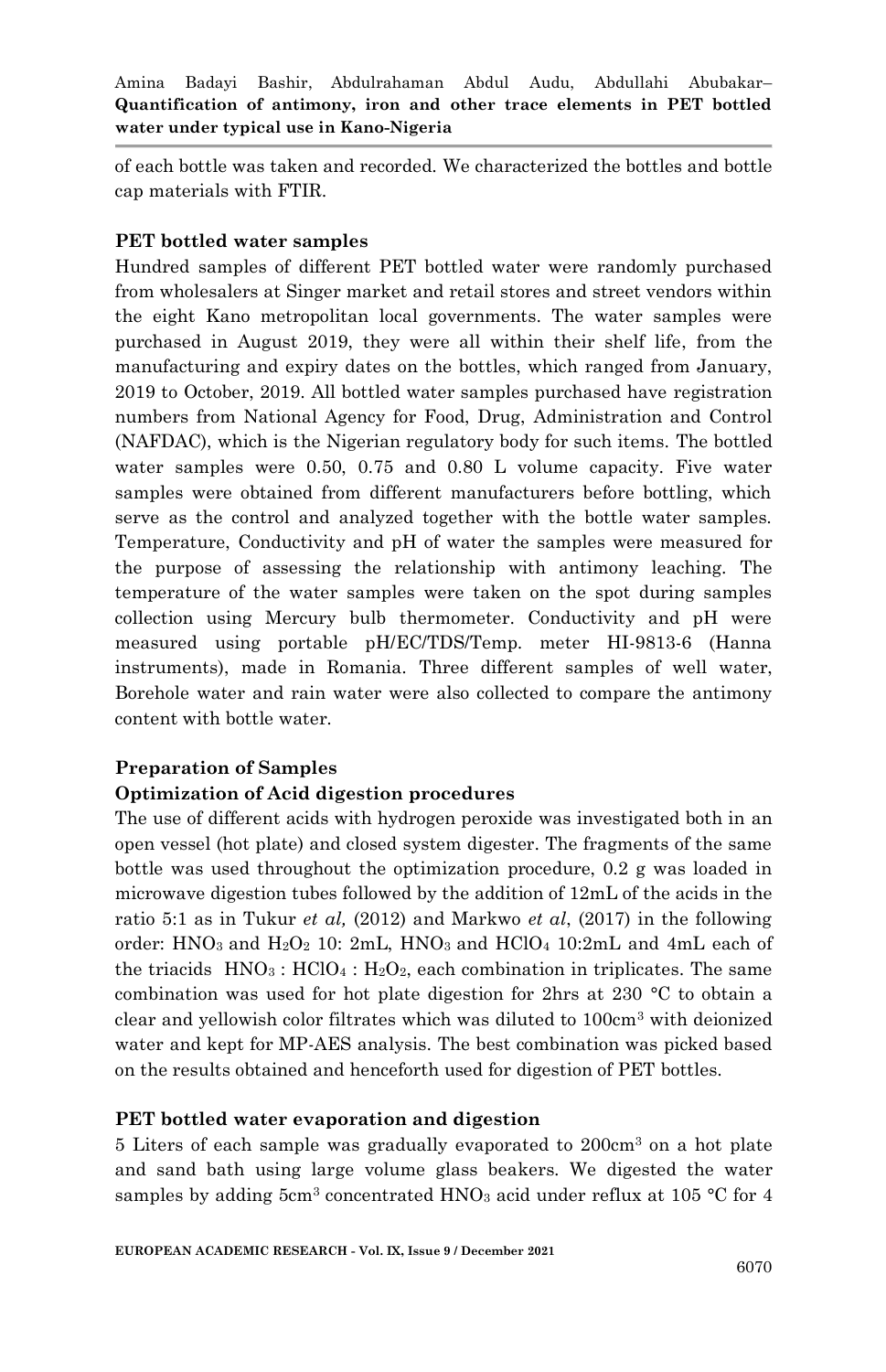hours to 25 cm<sup>3</sup>, which was cooled, filtered and made up to 50cm<sup>3</sup> with deionized water. The same volume of deionized water was taken as blank and digested like the samples. The samples were transferred to amber glass bottles prior to MP-AES analysis.

# **Calibration curve/Recovery of the method**

Six points standard curve was obtained by diluting the stock of 100 mg/L, earlier prepared from 1000 mg/L Antimony and a multi-element standard for chromium, cobalt, cadmium and lead (10 ml in 100). The calibration standard solutions of 2, 4, 6, 8 and 10 mg/L was prepared by appropriately diluting: 0.2, 0.4, 0.6, 0.8 and 1.0 mL of 100 mg/L stock with 10 mL distilled water respectively. To detect the performance of the method, the recovery was tested by spiking the ultra-pure water with a known concentration at 0.5 and 1.0 mg/L Sb and other metals.

# **4. RESULTS**

All plastic bottle water samples characterized were found to be polyethylene terephthalate, based on their FTIR spectra, They are all bluish in color with the exception of PET 7; which is colorless. Their weight ranged from  $20 - 26$ grams and thickness of 0.18 - 0.24 mm, the bottles capacity were between 500 mL to 800 mL.

## **Optimization of Digestion Acids**

Microwave assisted digestion system with acid combination of  $HNO<sub>3</sub>/H<sub>2</sub>O<sub>2</sub>$  in the ratio 5:1 was chosen as the best method, because it involves complete mineralization of the PET as maximum concentration for antimony and other elements were obtained and henceforth used for the digestion of PET bottles.

## **Recovery of the method**

The result is presented in table 1, percentage recoveries for Sb and Cr were within the acceptable limits of  $80 - 120$  % as set in EPA Method (6010D). However, the percent recovery of Co for both concentrations were outside the range of acceptability, giving 122 and 123% at 0.5 and 1.0 mg/L respectively. This shows that the method may exaggerate Co concentrations below 1.0 mg/L (ppm). The % RSD were within the range of  $2.7 - 8.4\%$ .

## **The limit of detection and quantification**

The detection capability of the MP-AES was calculated as three times the standard deviation of ten measurements of reagent blank, divided by the slope of the calibration curve for the limit of detection (LOD), the limit of quantification (LOQ) was calculated as 10 times the standard deviation,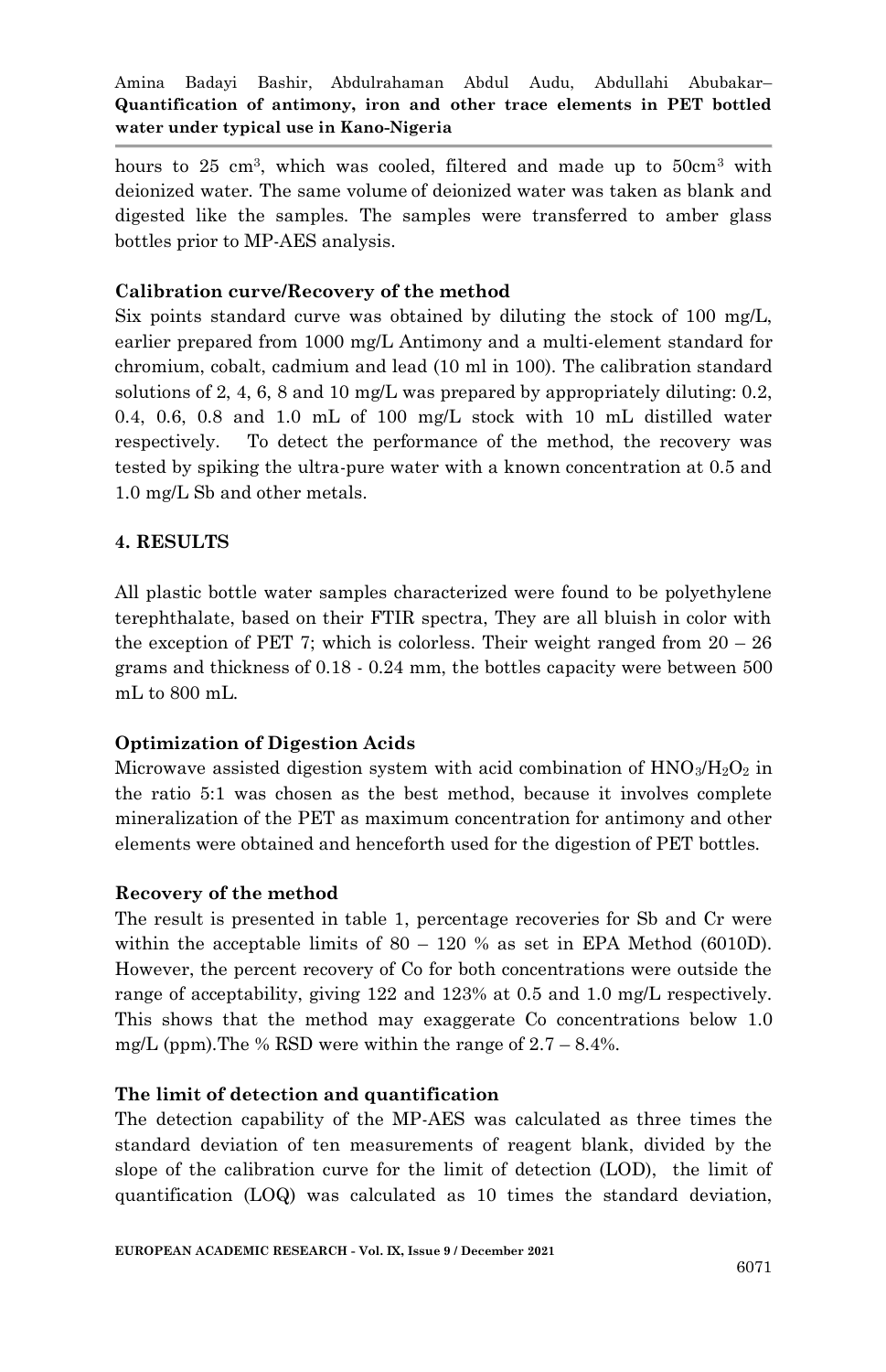divided by the slope of the calibration curve. LOD and LOQ) were found to be:  $Sb = 0.017$  and 0.058  $\mu$ g/L, Cr = 0.0054 and 0.0179  $\mu$ g/L and Co = 0.0081 and 0.027 µg/L.

| Element     | added<br>Amount | Amount           | % Recovery        | $%$ RSD |
|-------------|-----------------|------------------|-------------------|---------|
|             | $(mg/L)$ n=3    | recovered mg/L)  |                   |         |
| Sb          | 0.50            | $0.51 \pm 0.02$  | $102.33 \pm 3.05$ | 3.00    |
|             | 1.00            | $1.12 \pm 0.031$ | $111.66 \pm 3.05$ | 2.70    |
| $_{\rm Cr}$ | 0.50            | $0.54 \pm 0.04$  | $108.66 \pm 7.57$ | 6.9     |
|             | 1.00            | $1.06 \pm 0.82$  | $106 \pm 8.18$    | 7.70    |
| Co          | 0.50            | $0.61 \pm 0.02$  | $122.66 \pm 3.06$ | 2.50    |
|             | 1.00            | $1.23 \pm 0.10$  | $123 \pm 10.44$   | 8.40    |

**Table 1: Recovery of the method (at 0.5 and 1.0 mg/L)**

#### **Antimony and some trace elements in PET bottles**

Total concentrations of Sb, Co, Cr, Cd, Pb and Fe in ten PET containers (PET-1 to PET-10) were shown in form of a bar chart in figure 1. The Sb concentration ranged from  $95 \pm 3.30$  to  $160 \pm 7.35$  mg/kg with the average and median value of 125 mg/kg. The concentrations of Co ranged from  $10 \pm 1.50$  to  $25 \pm 2.4$  mg/kg, with an average and median value of 17.5 mg/kg and 15 mg/kg respectively. Cr ranged from  $5 \pm 1.40$  to  $20 \pm 2.20$  mg/kg with the average concentration of 8.0 mg/kg and median of 5.00 mg/kg. The concentration of Fe cannot be estimated because of large contamination in the blanks and digestion acids, while Cd and Pb were below the detection limit. The concentrations of Sb varied among different brands of PET containers. The detection of Sb in plastic containers can be ascribed to its usage as a catalyst in the manufacturing process of PET plastics. Co and Cr were detected probably due to their usage as colorants and stabilizers. The three caps (white, blue and dark blue) analyzed with the PET containers did not contain any antimony, which is expected as their FTIR spectra were different from that PET bottles. Different technology used in the manufacturing of PET bottles, variable quality and different analytical approach by researchers are responsible for variation in Sb concentration among different brands.



**Figure 1:** Concentration of Antimony, Cobalt and Chromium in ten different brands of PET bottles.

**EUROPEAN ACADEMIC RESEARCH - Vol. IX, Issue 9 / December 2021**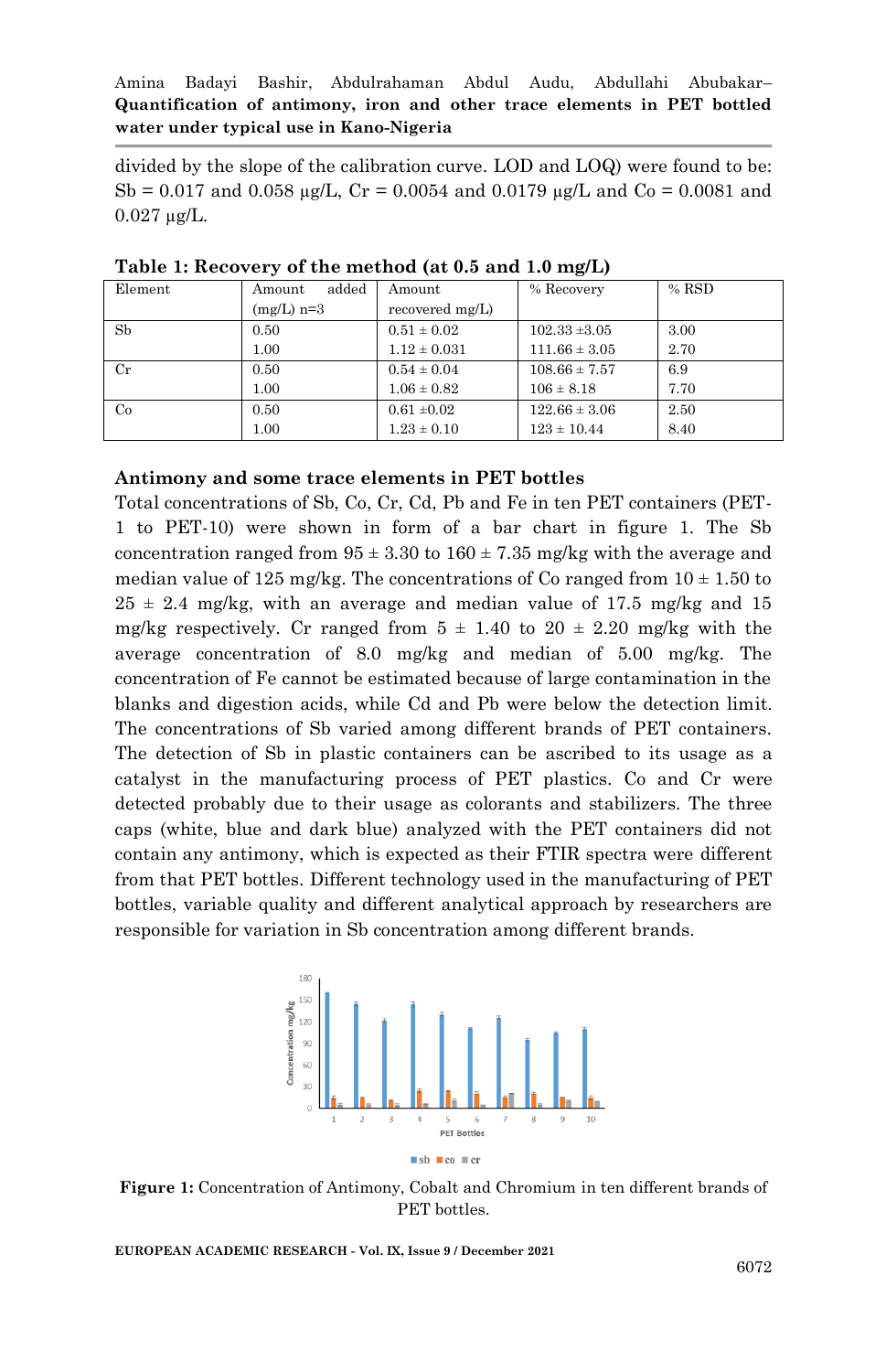The results of Sb concentration in PET containers in this study is very much in line with  $104 \pm 8.81$  to  $166 \pm 5.30$  (Fan *et al.*, 2014) and 123 to 146.45 mg/kg (Markwo *et al*., 2017) reported in the literature. And on the other hand, lower than some studies (Keresztes *et al*., 2009; Tukur *et al*., 2012, shotyk *et al*.,2006 and Jesus *et al*., 2016). They detected Sb in PET bottles from Hungarian bottles as 210 – 290 mg/kg (Keresztes *et al*., 2009), Tukur *et al*, (2012) reported Sb from Nigeria and Britain bottles within the range of 178 – 287 mg/kg and 195 - 242 mg/kg respectively. The highest level of antimony in PET bottles reported in the literature were 194-323 mg/kg (Jesus *et al.,* 2016) and 351-397 mg/kg (Shotyk *et al.,* 2006)

#### **Antimony in randomly selected PET bottled water**

The concentration of antimony in the water produced by the manufacturers before bottling, which was used as the control ranged from ND to  $4.25 \mu g/L$ . The amount of antimony released in PET bottled water samples in Kano metropolitan ranged between below detection limit (0.017) to 50  $\mu$ g/L with an average of  $23.50 \pm 2.50$  µg/L (fig.2). The antimony level in 37% of the samples were below the Maximum Acceptable Concentration of 5-6 µg/L (USEPA, 2009) for antimony in drinking water. 34% have antimony concentrations from 6 to 20  $\mu$ g/L, a value not exceeding WHO maximum level of 20  $\mu$ g/L, while 29 % have antimony level from 21 to 50 µg/L, which exceeded the maximum contaminant levels. The average concentrations of antimony in well water, tap water and bore-hole water analyzed at three different times were  $1.5 \pm 0.04$  µg/L,  $2.6 \pm 0.016$  µg/L and  $2.5 \pm 0.012$  µg/L respectively. None of the values exceeded the maximum concentration in drinking water and only 25 out of 100 samples of PET bottled water has antimony concentration within the limit of these natural waters which having values from not detected to 2.6 µg/L. The detection of antimony in PET bottled water is attributed to the earlier findings, the presence of antimony in empty PET containers ( $95 \pm 3.30$  to  $160 \pm 7.35$  mg/kg) in this research, due to the use of antimony as a catalyst in the manufacturing of PET bottles, 150 to 350 mg/kg Sb was reported to be use in the industrial process. The high amount of antimony in some of the bottled water samples can be ascribed to primary exposure to tropical temperature in Kano before purchase.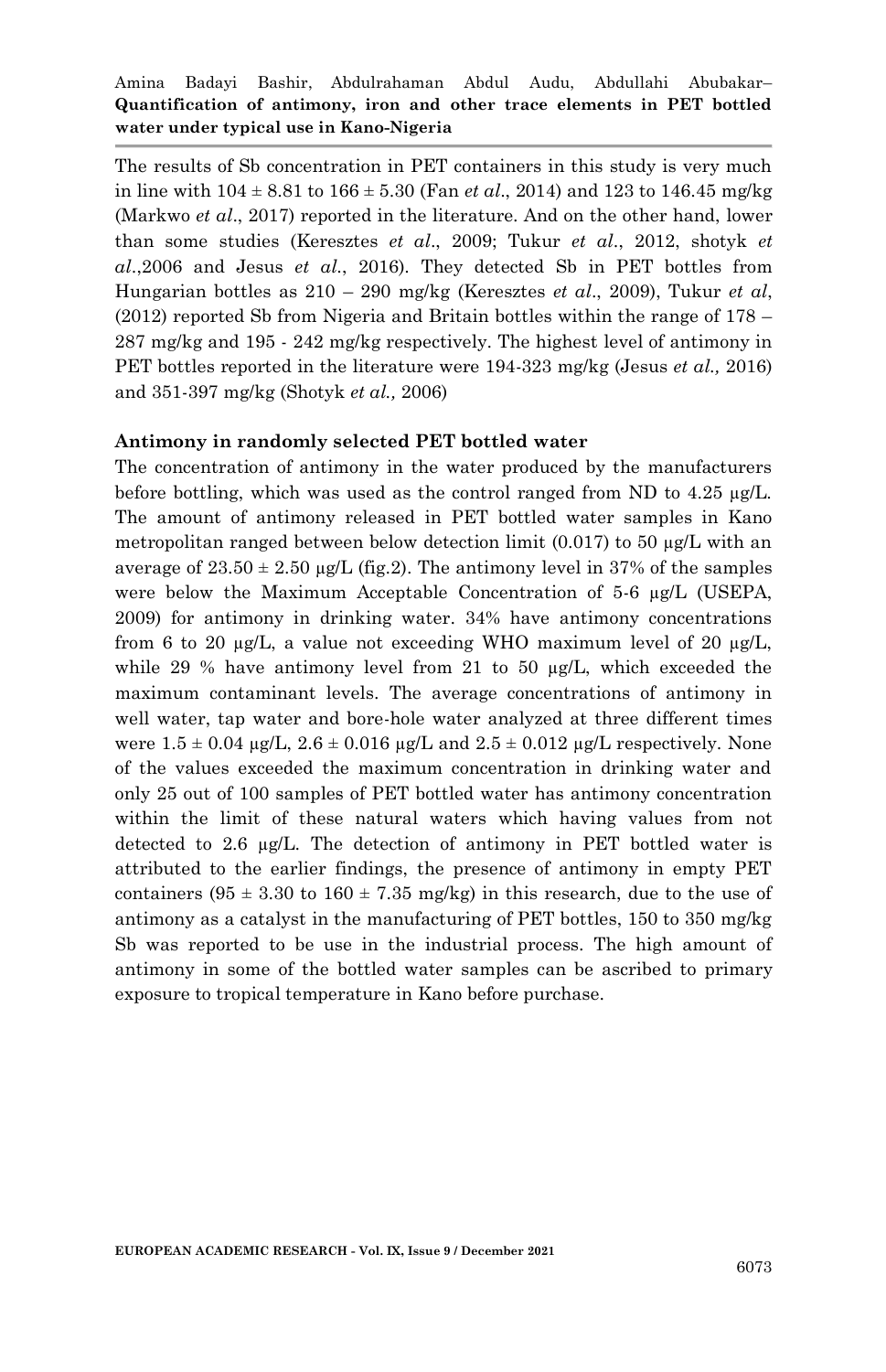

**Figure 2:** Range of Antimony concentration released into different samples of PET bottle water

The concentration of antimony released into PET bottled water in this study is compared with what was reported from the literature, though most of these studies were based on certain experimental conditions. Tukur *et al,* (2012) reported 0.03  $\mu$ g/L to 6.61  $\mu$ g/L Sb in 47 samples of freshly purchased British bottled water. Bach *et al.,* (2013), reported Sb concentration ranged from 3.5 – 10 µg/L after storing at 60-80°C for a seven days. Antimony concentration released at  $2^{\circ}\text{C}$  -  $22^{\circ}\text{C}$  for 7 days was reported to range from  $11.70 - 54.10$ ng/L and much higher values 1240 ng/L was released at 45°C (Reimann *et al.*, 2012). Similarly Shotyk and Krachler (2007), reported 8.90 – 2570 ng/L for analysis of 69 brands of PET bottled water, kept at room temperature for 6 months. These results could be consistent with Sb released by some samples in this research ( from ND - 50 µg/L) and could differ significantly, because the bottle water samples we analyzed in this research were randomly selected, exposed to different unknown storage conditions by the vendors. Conditions such as air conditioned room, room temperature, under the shade, high air temperature, to bright sunlight exposure, for shorter or longer time duration were all possible for the weather conditions and commercial activities in Kano metropolitan.

#### **Conductivity, pH and Temperature**

The statistical results for the three parameters are presented in table 2, the temperature of the water were found to range from 33  $^{\circ}$ C – 43  $^{\circ}$ C, with an average of 37.5 °C. The average temperature of the water samples has exceeded the range agreed by the World Health Organization and Nigerian Standard for Drinking Water Quality. The pH values were found to range from 7.5 – 8.0 with an average of 7.69, forty percent of the samples analyzed have a pH of 7.5 and the remaining  $60\%$  have a pH range from  $7.6 - 8.0$ . The pH of the water samples were within the acceptable limit of WHO and NSDWQ. The electrical conductivity range from  $0.02 - 0.19$  mS/cm, with the average value of 0.072 mS/cm, which is far below the maximum value of 1.00 mS/cm (WHO, 2011 and NSDWQ, 2007)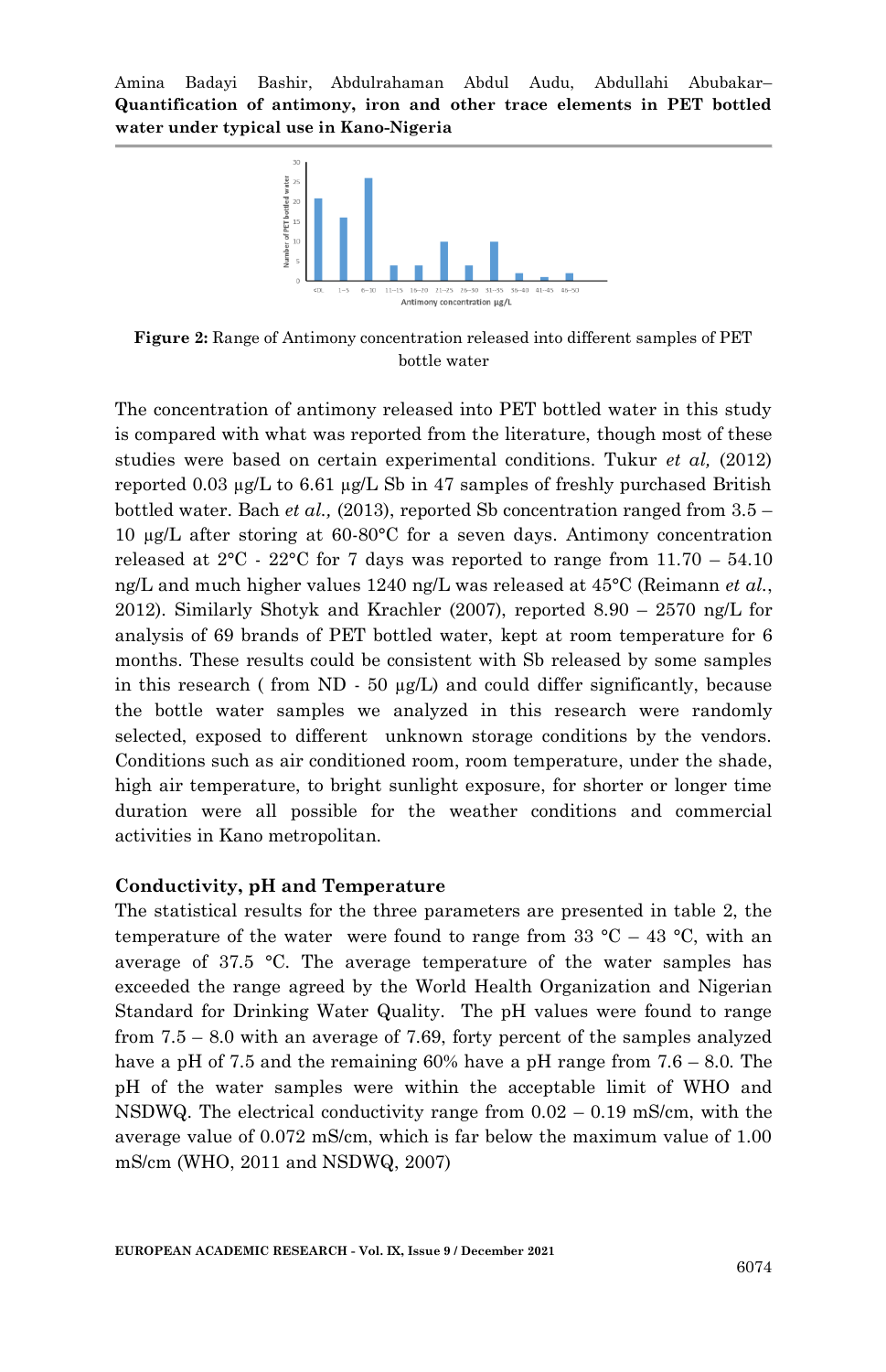Amina Badayi Bashir, Abdulrahaman Abdul Audu, Abdullahi Abubakar– **Quantification of antimony, iron and other trace elements in PET bottled water under typical use in Kano-Nigeria**

| Table 2: Statistical Results of Temperature, PH and Electrical Conductivity |         |         |       |           |            |               |  |  |
|-----------------------------------------------------------------------------|---------|---------|-------|-----------|------------|---------------|--|--|
| Physicochemical                                                             | Minimum | Maximum | Mean  | Standard  | <b>WHO</b> | <b>NSDWQ</b>  |  |  |
| qualities                                                                   |         |         |       | deviation | (2011)     | (2007)        |  |  |
| Temperature °C                                                              | 33      | 43      | 37.5  | 2.73      | 25-30      | 25-30         |  |  |
| рH                                                                          | 7.5     | 8.0     | 7.69  | 0.19      | 6.5-8.5    | $6.5 - 8 - 5$ |  |  |
| Electrical                                                                  | 0.02    | 0.19    | 0.072 | 0.05      | 1.00       | 1.00          |  |  |
| conductivity                                                                |         |         |       |           |            |               |  |  |
| mS/cm                                                                       |         |         |       |           |            |               |  |  |

#### **Effect of physicochemical properties on Sb release**

Spearman non-parametric correlation was carried out between Sb in different brands of PET bottles and Sb released into the bottles, a strong positive correlation was indicated  $(r = 0.9417)$  which was statistically registered extremely significant ( $p = .0002 \le 0.05$  and 0.01) at 95 % confidence limit. The three parameters were also correlated with antimony released into the water, the results with pH indicated moderate positive correlations ( $r = 0.4987$ ); but statistically registered insignificant ( $p = .1440 > 0.05$ ). The correlation with temperature indicated no significant relationship ( $r = 0.5155$  and  $p = .1334$ ) 0.05), E. conductivity indicated a moderate negative correlation with Spearman correlation ( $r = -0.4268$ ) but the p value ( $p = .2182 > 0.05$ ), suggested no significant relationship. The scatter plots are shown in figure 3.



**Figure 3**: Scatter plots showing the relationship between Antimony released into PET bottled water with Sb in PET bottles and other physical properties of water (pH, Temperature and E. Conductivity).

**EUROPEAN ACADEMIC RESEARCH - Vol. IX, Issue 9 / December 2021**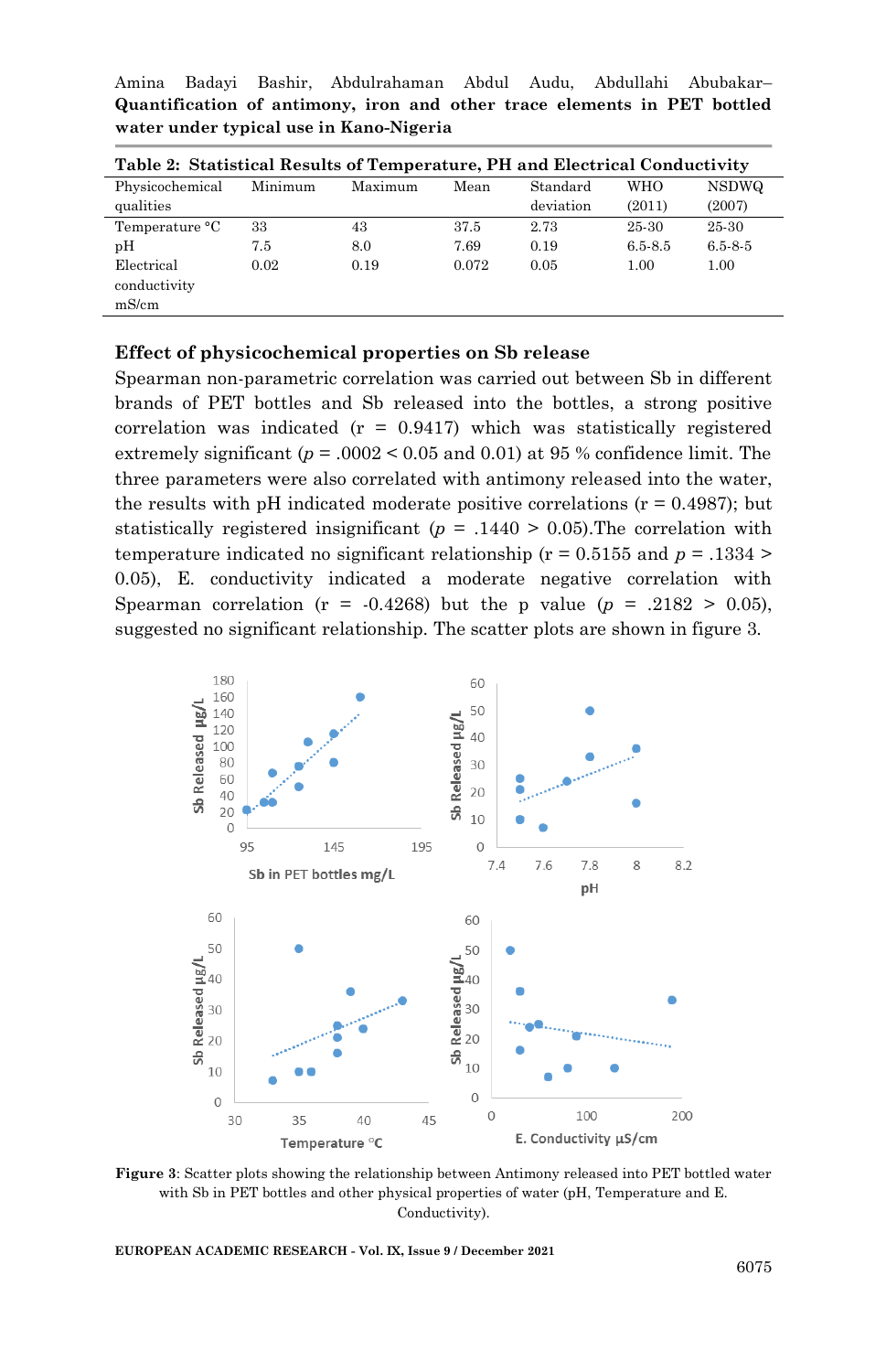#### **5. CONCLUSION**

The presence of antimony, cobalt and chromium in different brand of PET containers has been detected; MP-AES revealed  $95\pm3.30$  -  $160\pm7.35$  mg/kg antimony,  $10\pm1.50$  -  $25\pm2.40$  mg/kg cobalt and  $5\pm1.40$  -  $20\pm2.20$  mg/kg chromium. The leaching or released of antimony into bottle water has been detected within the range of  $0.017 - 50 \mu g/L$  in randomly selected bottle water under typical use in Kano metropolitan, 29 % of the samples have antimony level of 21- 50 µg/L which exceeded the highest maximum contaminant level (MCL) of 20 µg/L by WHO. Statistical correlation indicated a strong positive correlation between the Sb released into bottled water and Sb in the PET bottle, and no significant relationship with temperature, pH and electrical conductivity. The antimony and other trace elements analyzed in the majority of bottled water were within the safe limit recommended for drinking water quality, 29 % of the PET bottle water samples analyzed in this study have exceeded the reference dose of 400 ng/kg/day recommended by USEPA.

#### **REFERENCES**

- 1. Abdulkarim I.A. and Abiodin A.O 2012: "A study of problems associated with PET bottles generation and disposal in Kano Metropolis" *Academic research international.* **3**(2): 56.
- *2.* Al-Otoum Fatima & Mohammad A. Al-Ghouti & Ozeas S. Costa & Majeda Khraisheh: 2017 "Impact of temperature and storage time on the migration of antimony from polyethylene terephthalate (PET) containers into bottled water in Qatar. *Springer International Publishing*
- 3. Atkins P. 2012 "The effect of heat exposure on BPA and phthalate content in commercial bottled water" 2012 SPEX Certi Prep, Metuchen NJ [www.spexcertiprep.com](http://www.spexcertiprep.com/)
- 4. Bach, X. Dauchy,M.C. Chagnon, S. Etienne 2012 "Chemical compounds and toxicological assessments of drinking water stored in polyethylene terephthalate (PET) bottles: a source of controversy reviewed, *Water Res.* **46** (2012): 571–583.
- 5. Carneado, S., Hernandez-Nataren, E., Lopez-Sanchez, J. F., & Sahuquillo, A. 2015: Migration of antimony from polyethylene terephthalate used in mineral water bottles. *Food Chem,* **166**: 544-550. doi:10.1016/j.foodchem.2014.06.041
- 6. Conway Jan, 2020: Per capita consumption of bottled water worldwide, 2018 by leading countries
- 7. Fan, Y. Y., Zheng, J. L., Ren, J. H., Luo, J., Cui, X. Y., and Ma, L. Q. 2014: Effects of storage temperature and duration on release of antimony and bisphenol A from polyethylene terephthalate drinking water bottles of China. *Environ Pollut,* **192**: 113- 120. doi:10.1016/j.envpol.2014.05.012
- 8. Hureiki, L., and Mouneimne, Y. 2012: Antimony release in PET bottled natural water in Lebanon. *Water Science & Technology: Water Supply,* **12**(2): 193. doi:10.2166/ws.2012.128
- 9. Jesus, A., Dessuy, M.B., Huber, C.S., Zmozinski, A.V., Duarte, \_A.T., Vale, M.G.R., Andrade, J.B., 2016: Determination of antimony in pet containers by direct analysis of solid samples using graphite furnace atomic absorption spectrometry and leaching studies. *Microchem. J*. **124**: 222-227. [https://doi.org/10.1016/j.microc.2015.08.016.](https://doi.org/10.1016/j.microc.2015.08.016)
- 10. Jose Brandao, Mambo Moyo, Jonathan Okonkkwo 2014: Determination of antimony in bottled water and polyethylene terephthalate bottles: a routine laboratory quality check. *Water Supply* 14 (2): 181 – 188